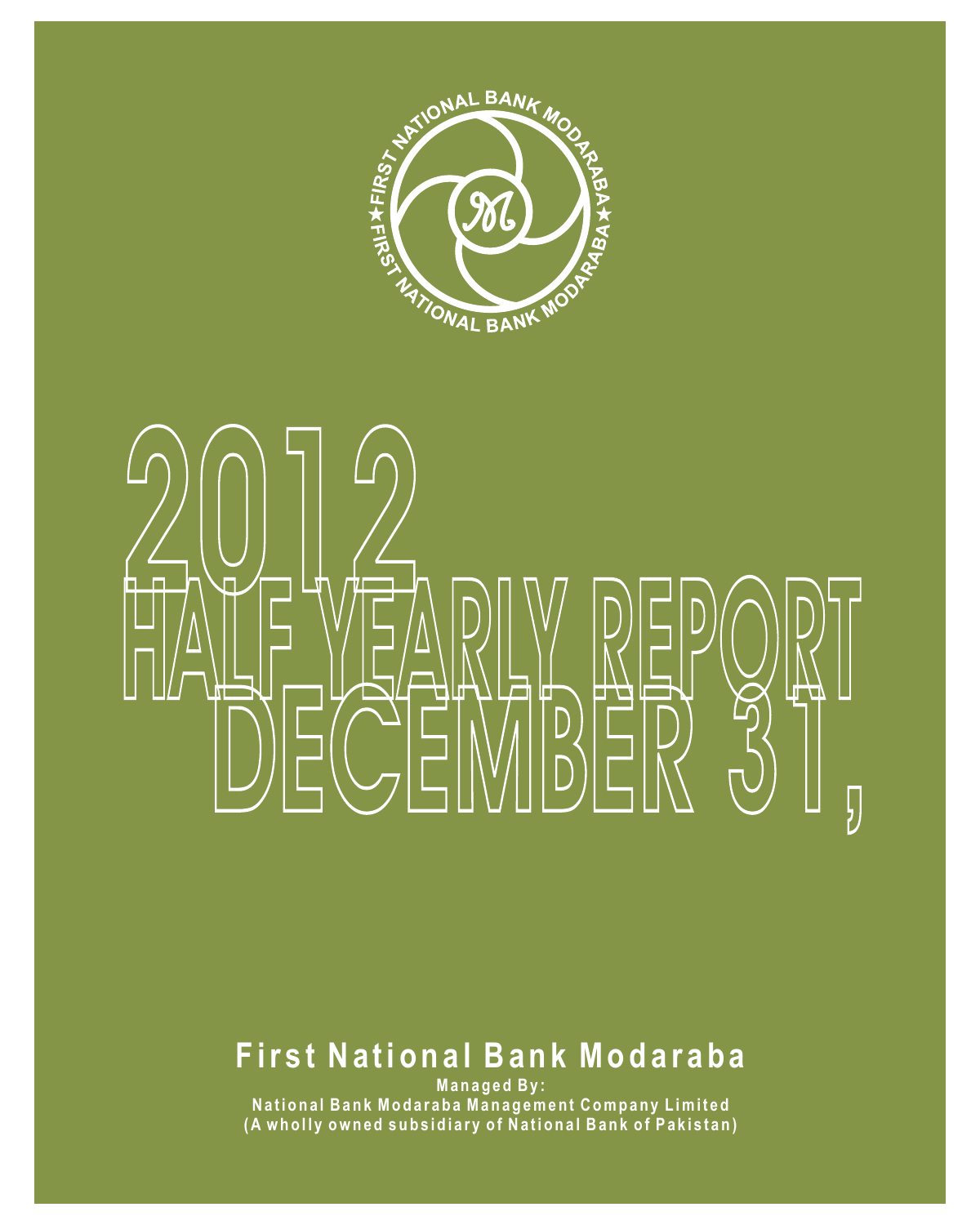# **First National Bank Modaraba** *Condensed Interim Financial Statements For the Half Year Ended December 31, 2012*

# **CONTENTS**

| Corporate Information                                         | 1  |
|---------------------------------------------------------------|----|
| Directors' Report                                             | 2  |
| Shari'ah Advisor's Report                                     | 3  |
| Review of Interim Financial Statements                        | 5. |
| Condensed Interim Balance Sheet                               | 6  |
| Condensed Interim Profit and Loss Account                     | 7  |
| Condensed Interim Statement of Comprehensive Income           | 8  |
| Condensed Interim Cash Flow Statement                         | 9  |
| Condensed Interim Statement of Changes in Equity              | 10 |
| Notes to the Condensed Interim Unaudited Financial Statements | 11 |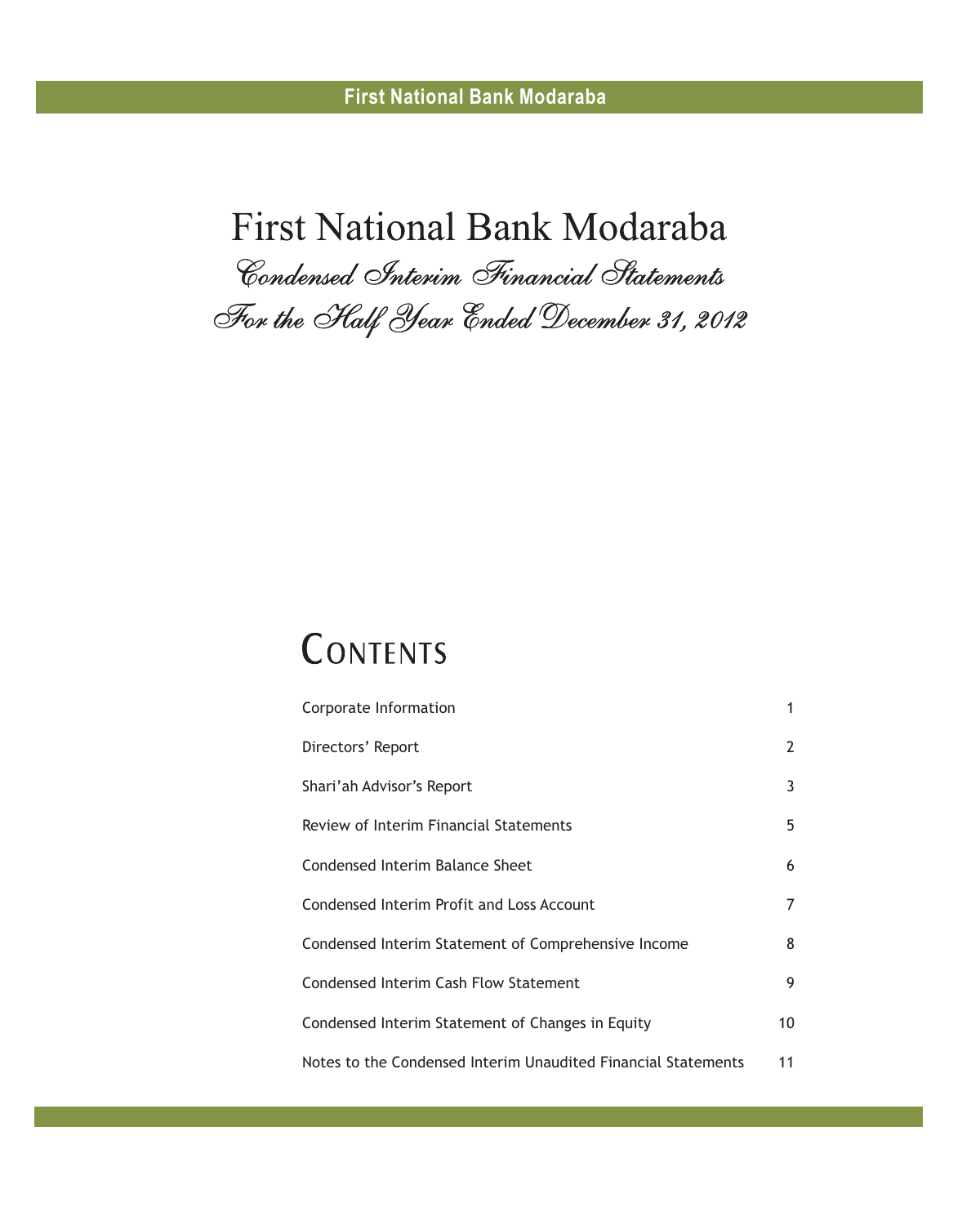## **CORPORATE INFORMATION**

| <b>Board of Directors</b>                            | <b>Mr. Shahid Anwar Khan</b><br>Mr. Wajahat A. Baqai<br>Mr. Khawaja Waheed Raza<br><b>Syed Mustafa Kamal</b><br><b>Mr. Jamal Nasim</b><br>Mr. Sadiq-ul-Huda<br><b>Mr. Javaid Sadig</b>                                                                    | Chairman<br>Director<br>Director<br>Director<br>Director<br><b>Director</b><br><b>Chief Executive Officer</b> |
|------------------------------------------------------|-----------------------------------------------------------------------------------------------------------------------------------------------------------------------------------------------------------------------------------------------------------|---------------------------------------------------------------------------------------------------------------|
| Chief Financial Officer/<br><b>Company Secretary</b> | Mr. Abbas Azam                                                                                                                                                                                                                                            |                                                                                                               |
| <b>Audit Committee</b>                               | <b>Mr Jamal Nasim</b><br>Mr. Wajahat A. Baqai<br>Mr. Khawaja Waheed Raza                                                                                                                                                                                  | Chairman<br>Member<br>Member                                                                                  |
| HR & Remuneration<br>Committee                       | Mr. Khawaja Waheed Raza<br>Mr. Wajahat A. Baqai<br><b>Syed Mustafa Kamal</b>                                                                                                                                                                              | Chairman<br>Member<br>Member                                                                                  |
| Shari'ah Advisor                                     | Mufti Abdul Sattar Laghari                                                                                                                                                                                                                                |                                                                                                               |
| Auditors                                             | Horwath Hussain Chaudhury & Co.<br>(A member firm of Crowe Horwath International)                                                                                                                                                                         |                                                                                                               |
| <b>Bankers</b>                                       | <b>National Bank of Pakistan</b><br><b>Bank Alfalah Limited</b><br>Al Baraka Islamic Bank<br><b>Habib Bank Limited</b><br><b>Allied Bank Limited</b><br><b>MCB Bank Limited</b><br><b>First Women Bank Limited</b><br><b>Bank Islami Pakistan Limited</b> |                                                                                                               |
| Legal Advisor                                        | <b>Cornelius Lane &amp; Mufti</b><br><b>Advocates and Solicitors</b><br><b>Nawa-i-Waqt House</b><br>4 - Shahrah-e-Fatima Jinnah, Lahore<br>Tel.: 36360824, Fax: 36303301                                                                                  |                                                                                                               |
| Shares Registrar                                     | <b>Hameed Majeed Associates (Pvt.) Limited</b><br>H. M. House, 7 - Bank Square, Lahore<br>Tel: 37235081-2, Fax: 37358817                                                                                                                                  |                                                                                                               |
| Registered Office                                    | 5 <sup>th</sup> Floor, NBP RHQs Building,<br>26 - McLagon Road, Lahore<br>Tel: 042-99211200, Fax: 042-99213247<br>URL: http://www.nbmodaraba.com<br>E-mail: info@nbmodaraba.com                                                                           |                                                                                                               |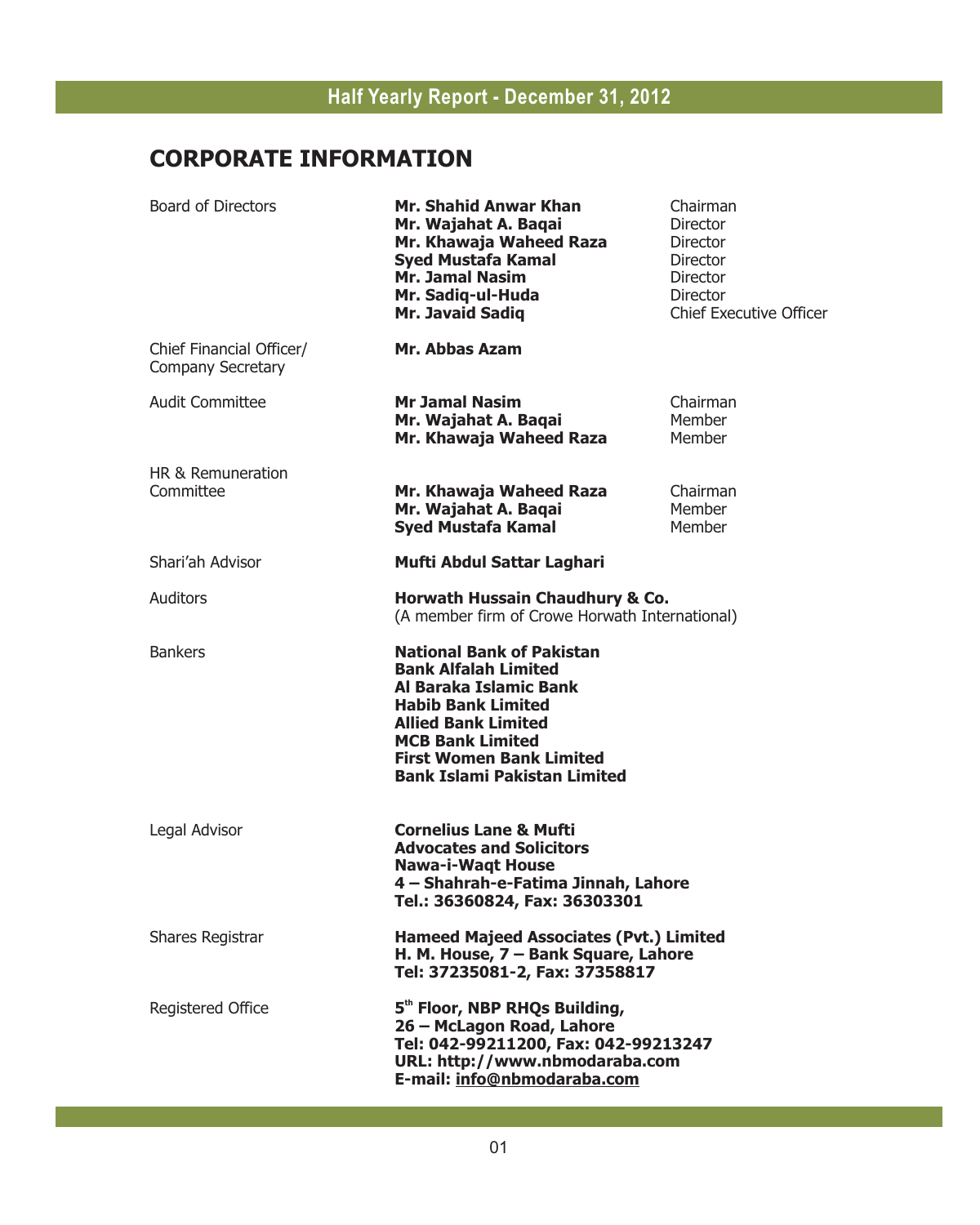## **Directors' Report**

On behalf of the Board of Directors of National Bank Modaraba Management Company Limited (NBMMCL), the Management Company of First National Bank Modaraba (FNBM), I am pleased to present the half yearly report, together with financial statements of FNBM along with Review Report by the Auditors, for the six months ended December 31, 2012.

During the period under review FNBM focused primarily on Ijaraha and entered into new Ijaraha arrangements amounting to Rs.304 Millions. On the liability side COMs were the main instrument for generating funds. As a result FNBM has managed to maintain its balance sheet footing at Rs.1.959 Billion as on December 31, 2012 as against Rs.1.962 Billion on June 30, 2012.

The total income decreased by 8.1% from Rs.296.7 Millions to Rs.272.9 Million as compared with the corresponding six months period. On the other hand the finance costs reduced by 28% because of low average outstanding borrowings during the period under review as compared to the last year. The significant reduction in KIBOR during the period as compared to the corresponding period last year had also contributed in the reduction of both income and financial charges. However FNBM has managed to improve the profitability slightly and the net profit booked for the half year ended December 31, 2012 was Rs.9.9 Millions which is 6% higher than the profit booked in the corresponding half year. The EPC stood at 0.40 for the period under review as compared to 0.37 for the corresponding period.

The Board would like to take this opportunity to thank its valued certificate holders and clients for their patronage and consistent support. Besides, the Board extends its sincere gratitude to Registrar Modarabas, SECP and Modaraba Association of Pakistan for their continued guidance and support.

**For and on behalf of the Board**

Chief Executive Officer

**Javaid Sadiq Dated: February 27, 2013**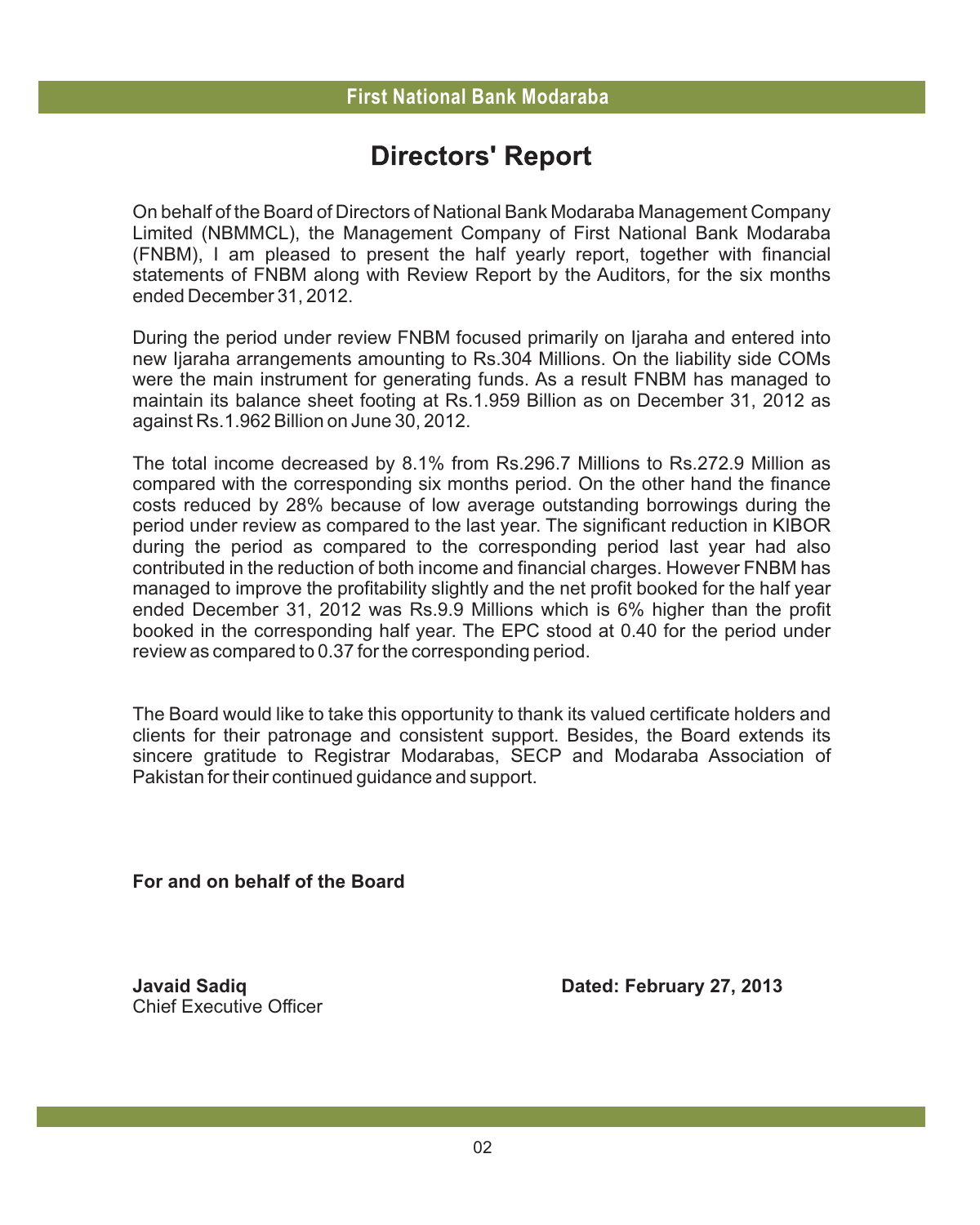#### **SHARIAH ADVISOR'S REPORT (HALF YEAR)**

Alhamdulillah, I conducted the Shariah review and audit of First National Bank Modaraba (FNBM) managed by National Bank Modaraba Management Company Limited (NBMMCL) for the Half year ended December 31, 2012 in accordance with the requirements of the Shariah Compliance and Shariah Audit Mechanism for Modarabas and except the observations hereunder, report that, in my opinion:

- i. First National Bank Modaraba ("FNBM) has introduced a mechanism that is strengthening the Shariah compliance, in letter and spirit to a good extent and the systems, procedures and policies adopted by the Modaraba, are in line with the guidelines issued by SECP.
- ii. Following were the major developments that took place during the audit year:
	- a. The members from staff were nominated for different training program in Islamic banking and finance arranged by MAP and other institutions.
	- Internal Shariah Audit mechanism was developed and a comprehensive audit was b. carried out in conformity with undersigned.
- iii. The agreements entered into by the First National Bank Modaraba (FNBM) during the audit year are Shariah compliant and the financing agreements have been executed on the formats as approved by the Religious Board.
- iv. First National Bank Modaraba (FNBM) has major asset portfolio of Murabaha and Ijarah.
- v. First National Bank Modaraba (FNBM) has its scheme of COM to raise the funds but to some extent. Major source of funds is equity and bank borrowings.
- vi. To the best of my information and according to the explanations given to me, the business transactions undertaken by the Modaraba and other matters incidental thereto are, as per my knowledge, in conformity with the Shari'ah requirements as well as the requirements of the Prospectus, Islamic Financial Accounting Standards as applicable in Pakistan and the Shariah Compliance and Shariah Audit Regulations for Modarabas
- vii. Profit sharing ratios, profits and charging of losses and compensating through Hiba relating to COM conform to the basis and principles of Shari'ah.
- The earnings that have been realized from the PLS accounts in some commercial banks, viii. payments received as penalty in cases of default in Ijarah and Murabaha and dividend income of a non Shariah compliant shares have been credited to charity accounts amounting Rs: 360,747/- For this audit period.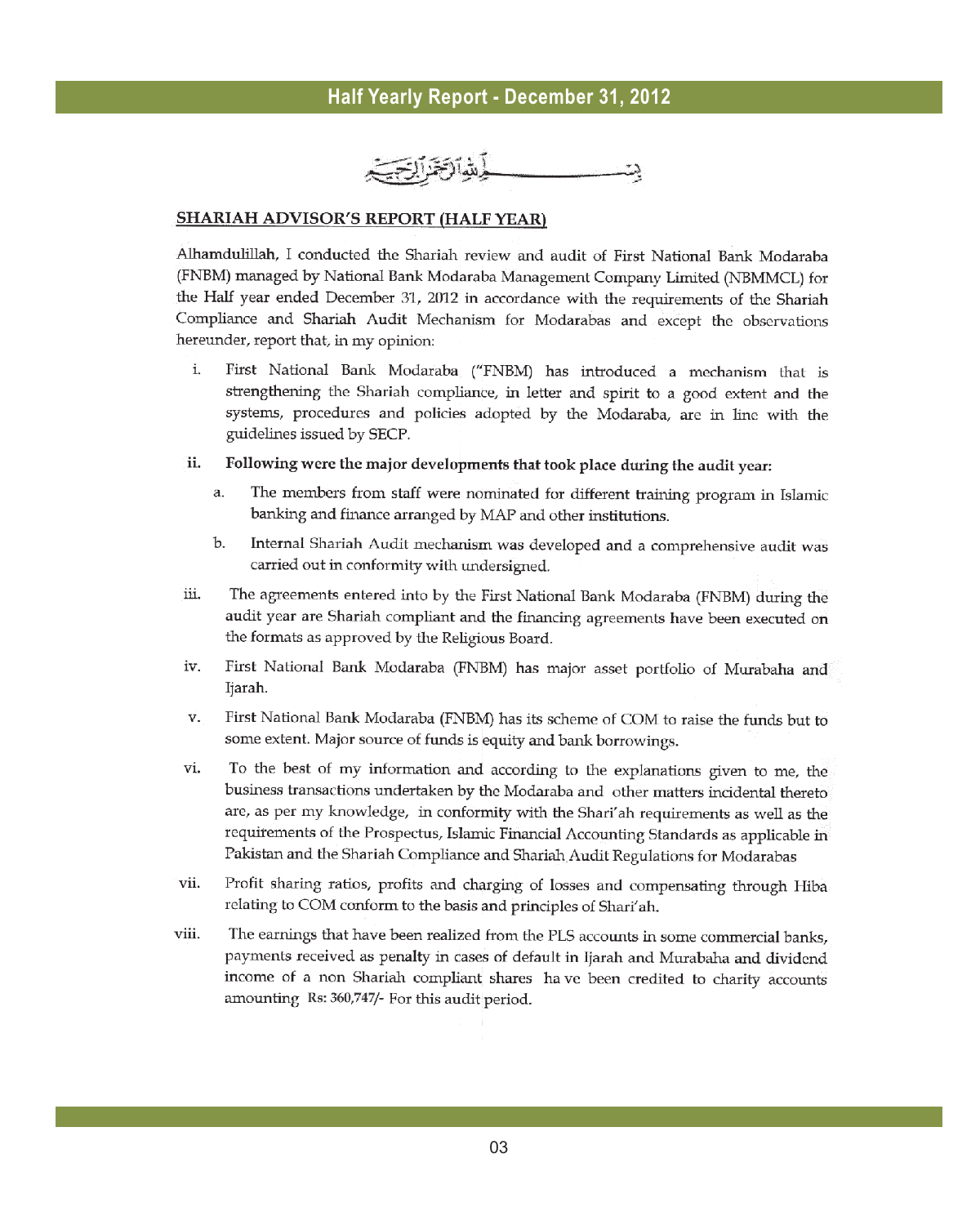## **Observations and Recommendations**

- 1. First National Bank Modaraba (FNBM) is maintaining accounts in commercial banks for the purpose of remittances.
- 2. First National Bank Modaraba (FNBM) has a PLS account in a commercial bank. It has been advised to discontinue the account. All profits from this account have been deposited to charity account.
- 3. First National Bank Modaraba (FNBM) has an investment of Rs: 1,967,056/- in non Shariah compliant shares. It has been advised to dispose off as soon as possible.
- 4. The mechanism of allocation of profit sharing ratio, weightages/profit rates has been developed and is in place.
- 5. First National Bank Modaraba (FNBM) has its major portfolio of assets insured through commercial insurance companies. It has been advised to shift towards Takaful.
- 6. The senior management and staff of First National Bank Modaraba (FNBM) are well intended and well cooperative in observing Shariah compliance in its true spirit.

### Conclusion

In the context of detailed Shari'ah review carried out by the undersigned for the half year ended December 31, 2012, the business activities (transactions) on liability side and asset side executed by FNBM during the audit period were found as per standards requirements of Shariah.

Signature

Stamp of the Sharranh Advisor



Dated: 54-01-2013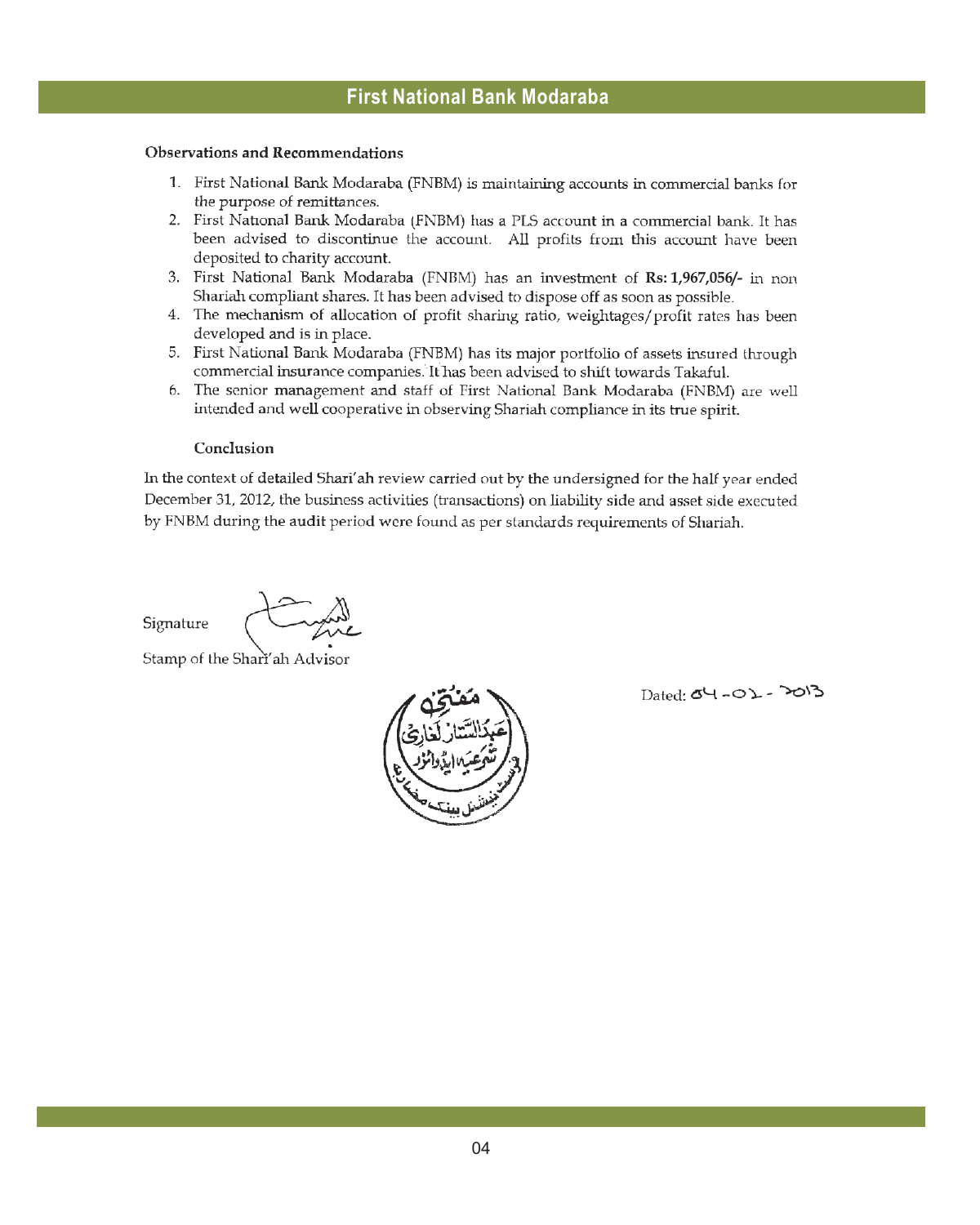

Horwath Hussain Chaudhury & Co. Member Crowe Horwath International

25-E, Main Market, Gulberg 2, Lahore-54660 Pakistan +92-42-111-111-442 Tel +92-42-35759226 Fax www.crowehorwath.pk

## **FIRST NATIONAL BANK MODARABA**

## REPORT TO MEMBERS ON REVIEW OF **INTERIM FINANCIAL INFORMATION**

#### **Introduction**

We have reviewed the accompanying condensed interim balance sheet of First National Bank Modaraba ("the Modaraba") as at December 31, 2012 and the related condensed interim profit and loss account, condensed interim statement of comprehensive income, condensed interim cash flow statement, and condensed interim statement of changes in equity together with the notes forming part thereof for the half year then ended ("the interim financial information"). Management of the Modaraba Management Company (National Bank Modaraba Management Company Limited) is responsible for the preparation and presentation of this interim financial information in accordance with the approved accounting standards as applicable in Pakistan. Our responsibility is to express a conclusion on this interim financial information based on our review. The figures of the condensed interim profit and loss account for the quarters ended December 31, 2011 and 2012 have not been reviewed, as we are required to review only the cumulative figures for the half year ended December 31, 2012.

#### Scope of Review

We conducted our review in accordance with International Standard on Review Engagements 2410, "Review of Interim Financial Information Performed by the Independent Auditor of the Entity". A review of interim financial information consists of making inquiries, primarily of persons responsible for the financial and accounting matters, and applying analytical and other review procedures. A review is substantially less in scope than an audit conducted in accordance with International Standards on Auditing and consequently does not enable us to obtain assurance that we would become aware of all significant matters that might be identified in an audit. Accordingly, we do not express an audit opinion.

#### Conclusion

Based on our review, nothing has come to our attention that causes us to believe that the accompanying interim financial information as of and for the half year ended December 31, 2012 is not prepared, in all material respects, in accordance with approved accounting standards as applicable in Pakistan.

**LAHORE** Dated February 27, 2013 HORWATH HUSSAIN CHAUDHURY & CO. Chartered Accountants

(Engagement Partner: Muhammad Nasir Muneer) **HK** 

Audit | Tax | Advisory | Consulting | Outsourcing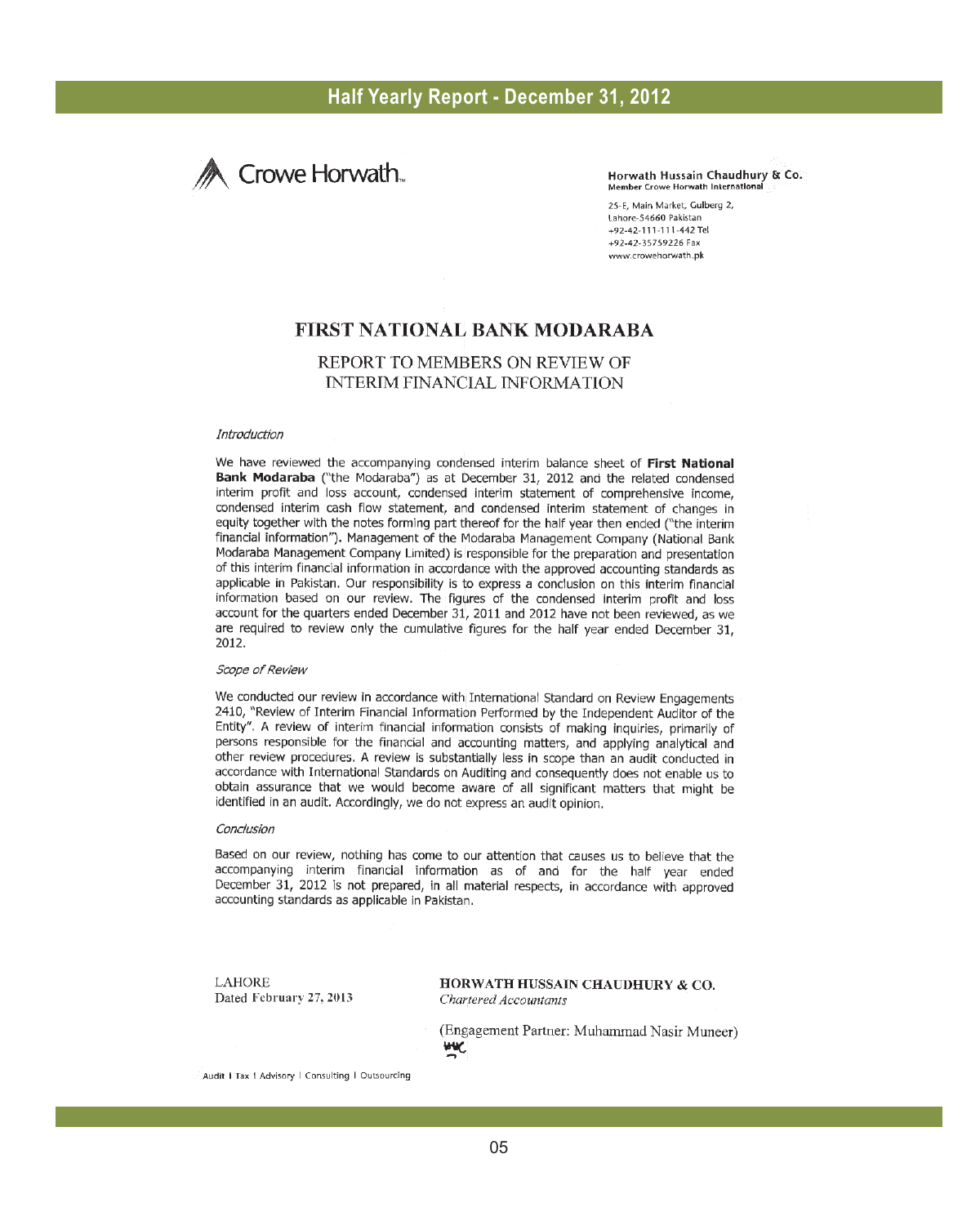## **CONDENSED INTERIM BALANCE SHEET (UNAUDITED)**

| AS AT DECEMBER 31, 2012                                                                                                                                                         |                          | (Un-audited)<br>December 31.<br>2012                                  | (Audited)<br><b>June 30,</b><br>2012                                   |
|---------------------------------------------------------------------------------------------------------------------------------------------------------------------------------|--------------------------|-----------------------------------------------------------------------|------------------------------------------------------------------------|
| <b>ASSETS</b>                                                                                                                                                                   | <b>NOTE</b>              | <b>Rupees</b>                                                         | <b>Rupees</b>                                                          |
| <b>Current Assets</b>                                                                                                                                                           |                          |                                                                       |                                                                        |
| Cash and bank balances<br>ljarah rentals receivable<br>Advances, prepayments and other receivables<br>Accrued profit                                                            |                          | 15,550,768<br>58,509,629<br>99,501,058<br>10,570,430                  | 17,414,896<br>61,138,915<br>112,534,951<br>15,484,215                  |
| Short term investment<br>Short term morabaha investments<br>Current portion of non-current assets                                                                               | 5<br>6                   | 1,967,056<br>640,038,135<br>51,932,276                                | 1,734,024<br>695,922,758<br>57,425,977                                 |
| <b>Non-Current Assets</b>                                                                                                                                                       |                          | 878,069,352                                                           | 961,655,736                                                            |
| Net investment in ijarah<br>Long term morabaha investments<br>Long term loans and deposits<br>Fixed assets under ijarah arrangements<br>Fixed assets - Tangible                 | $\overline{7}$<br>8<br>9 | 52, 152, 728<br>45,290,913<br>3,647,135<br>978,994,845<br>1,633,976   | 74,739,723<br>30,235,221<br>3,430,690<br>891,244,292<br>1,662,582      |
|                                                                                                                                                                                 |                          | 1,081,719,597                                                         | 1,001,312,508                                                          |
|                                                                                                                                                                                 |                          | 1,959,788,949                                                         | 1,962,968,244                                                          |
| <b>LIABILITIES</b>                                                                                                                                                              |                          |                                                                       |                                                                        |
| <b>Current Liabilities</b>                                                                                                                                                      |                          |                                                                       |                                                                        |
| Creditors, accrued and other liabilities<br>Accrued profit payable<br>Short term finances<br>Short term certificates of musharaka<br>Current portion of non-current liabilities | 10<br>11                 | 56,881,109<br>21,870,709<br>358,233,712<br>247,452,928<br>358,296,687 | 44,704,665<br>22,725,644<br>634,897,699<br>81, 177, 255<br>365,380,170 |
| <b>Non-Current Liabilities</b>                                                                                                                                                  |                          | 1,042,735,145                                                         | 1,148,885,433                                                          |
| Long term security deposits<br>Long term certificates of musharaka<br>Long term finances<br>Deferred morabaha income                                                            | 12<br>13                 | 236, 383, 754<br>119,168,077<br>222,166,659<br>14,658,488             | 175,802,255<br>113,838,077<br>181,666,659<br>2,999,875                 |
|                                                                                                                                                                                 |                          | 592,376,978                                                           | 474,306,866                                                            |
|                                                                                                                                                                                 |                          | 1,635,112,123                                                         | 1,623,192,299                                                          |
| <b>NET ASSETS</b>                                                                                                                                                               |                          | 324,676,826                                                           | 339,775,945                                                            |
| <b>REPRESENTED BY:</b>                                                                                                                                                          |                          |                                                                       |                                                                        |
| <b>Capital and Reserves</b>                                                                                                                                                     |                          |                                                                       |                                                                        |
| Issued, subscribed and paid up certificate capital<br><b>Reserves</b><br>Contingencies and commitments                                                                          | 14<br>15                 | 250,000,000<br>74,676,826                                             | 250,000,000<br>89,775,945                                              |
|                                                                                                                                                                                 |                          | 324,676,826                                                           | 339,775,945                                                            |

The annexed notes form an integral part of these condensed interim financial information (un-audited).

**CHIEF EXECUTIVE OFFICER DIRECTOR DIRECTOR CHIEF FINANCIAL OFFICER Lahore: February 27, 2013**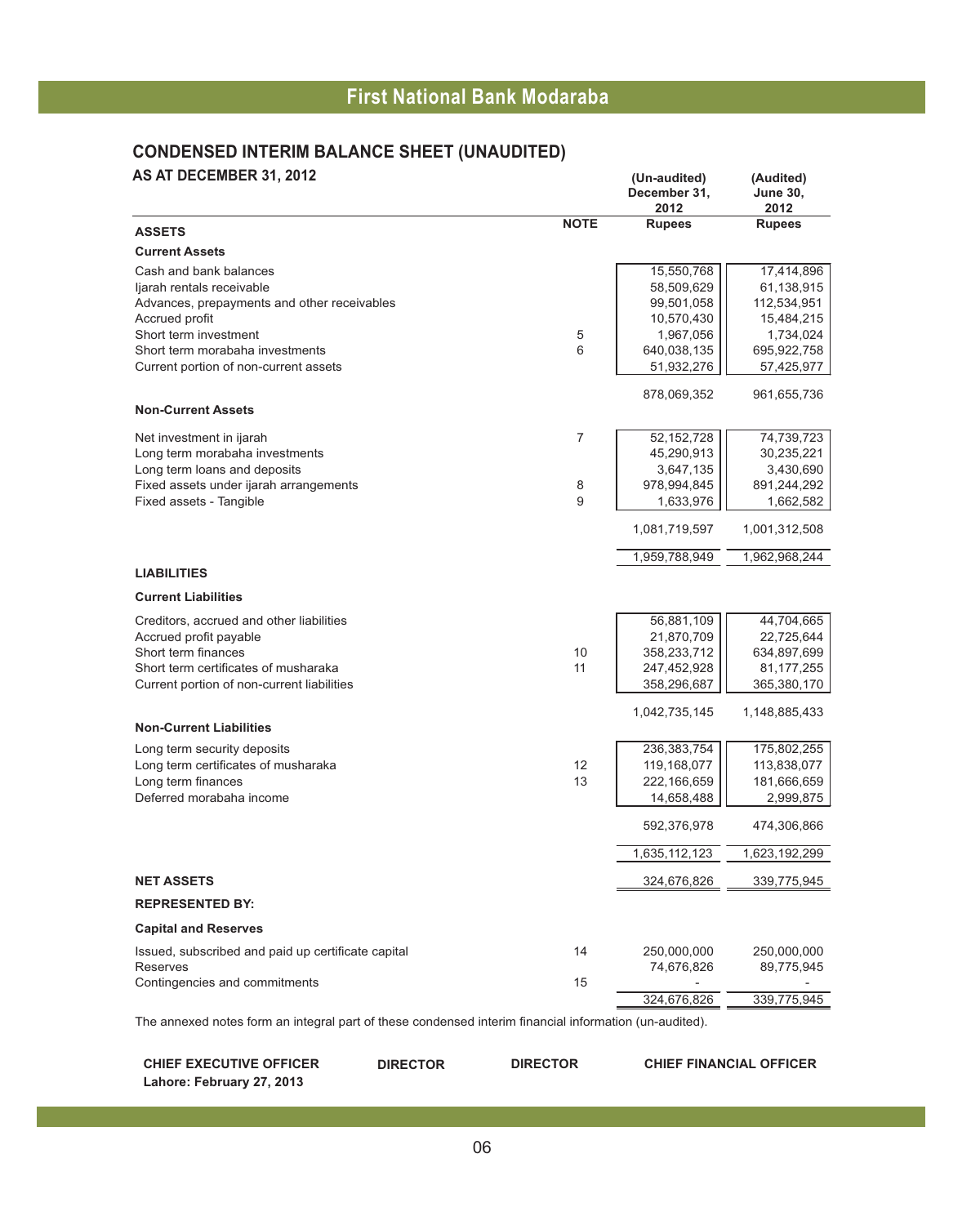## **CONDENSED INTERIM PROFIT AND LOSS ACCOUNT (UNAUDITED) FOR THE PERIOD ENDED DECEMBER 31, 2012**

|                                                       | <b>Half Year Ended</b>                 |                 | Quarter Ended     |                   |                 |                 |
|-------------------------------------------------------|----------------------------------------|-----------------|-------------------|-------------------|-----------------|-----------------|
|                                                       | December 31, 2012<br>December 31, 2011 |                 | December 31, 2012 | December 31, 2011 |                 | September       |
|                                                       |                                        | (Un-audited)    |                   |                   | 2012            | 2011            |
| <b>NOTE</b><br>Income                                 | <b>Rupees</b>                          | <b>Rupees</b>   | <b>Rupees</b>     | <b>Rupees</b>     |                 |                 |
| Income from leases / ijarahs                          | 231,671,570                            | 235,419,365     | 113,817,629       | 119,546,494       | 117,853,941     | 115,872,871     |
| Profit on morabaha investments                        | 40,972,053                             | 56,871,144      | 18,951,472        | 25,985,632        | 22,020,581      | 30,885,512      |
| Profit on musharaka investments                       |                                        | 1,318,616       |                   | 95,680            |                 | 1,222,936       |
| Profit on bank deposits                               | 32,113                                 | 80,163          | (53, 567)         |                   | 85,680          | 80,163          |
| Gain / (loss) on short term investment                | 233.032                                | (339, 251)      | 217,060           | (171, 979)        | 15.972          | (167, 272)      |
| (Loss) / Gain on disposal of fixed assets             | (509, 584)                             | 887,933         | (1,323,604)       | 356,600           | 814,020         | 531,333         |
| Other income                                          | 546,542                                | 2,474,210       | 417,555           | 449,325           | 128,987         | 2,024,885       |
|                                                       | 272,945,726                            | 296,712,180     | 132,026,545       | 146,261,752       | 140,919,181     | 150,450,428     |
| <b>EXPENDITURES</b>                                   |                                        |                 |                   |                   |                 |                 |
| 16<br>Operating expenses                              | (11, 922, 838)                         | (10, 779, 238)  | (5, 285, 806)     | (6, 394, 206)     | (6,637,032)     | (4, 385, 032)   |
| Depreciation on assets under ijarah                   | (165, 653, 631)                        | (162, 054, 850) | (79, 940, 161)    | (82,716,721)      | (85,713,470)    | (79, 338, 129)  |
| Finance cost                                          | (73, 261, 798)                         | (101, 912, 151) | (35, 436, 235)    | (47, 966, 251)    | (37, 825, 563)  | (53,945,900)    |
| 17<br>Other operating expenses                        | (11, 106, 480)                         | (11, 596, 800)  | (6, 106, 480)     | (6,596,800)       | (5,000,000)     | (5,000,000)     |
|                                                       | (261, 944, 747)                        | (286, 343, 039) | (126, 768, 682)   | (143, 673, 978)   | (135, 176, 065) | (142, 669, 061) |
| Profit before Modaraba Company's management fee       | 11,000,979                             | 10,369,141      | 5,257,863         | 2,587,774         | 5,743,116       | 7,781,367       |
| Modaraba Company's management fee                     | (1,100,098)                            | (1,036,914)     | (525, 786)        | (258, 777)        | 574,312         | 778,137         |
| <b>Profit before Tax</b>                              | 9,900,881                              | 9,332,227       | 4,732,077         | 2,328,997         | 5,168,804       | 7,003,230       |
| Taxation                                              |                                        |                 |                   |                   |                 |                 |
| <b>Net Profit for the Period</b>                      | 9,900,881                              | 9,332,227       | 4,732,077         | 2,328,997         | 5,168,804       | 7,003,230       |
| Unappropriated profit brought forward                 | 45,820,756                             | 48,711,542      | 24,955,799        | 29,314,126        | 24,955,799      | 48,711,542      |
| <b>Profit Available for Appropriation</b>             | 55,721,637                             | 58,043,769      | 29,687,876        | 31,643,123        | 30,124,603      | 55,714,772      |
| Appropriation:                                        |                                        |                 |                   |                   |                 |                 |
| Transfer to statutory reserve                         | (1,980,176)                            | (1,866,445)     | (946, 415)        | (465, 799)        | 1,033,761       | 1,400,646       |
| Dividend                                              | (25,000,000)                           | (25,000,000)    |                   |                   | 25,000,000      | 25,000,000      |
|                                                       | (26,980,176)                           | (26, 866, 445)  | (946, 415)        | (465, 799)        | 26,033,761      | 26,400,646      |
| <b>Unappropriated Profit Carried Forward</b>          | 28,741,461                             | 31,177,324      | 28,741,461        | 31, 177, 324      | 4,090,842       | 29,314,126      |
|                                                       |                                        |                 |                   |                   |                 |                 |
| Earnings per Modaraba Certificate - Basic and Diluted | 0.40                                   | 0.37            | 0.19              | 0.09              | 0.21            | 0.28            |

The annexed notes form an integral part of these condensed interim financial information (un-audited).

**CHIEF EXECUTIVE OFFICER DIRECTOR DIRECTOR CHIEF FINANCIAL OFFICER Lahore: February 27, 2013**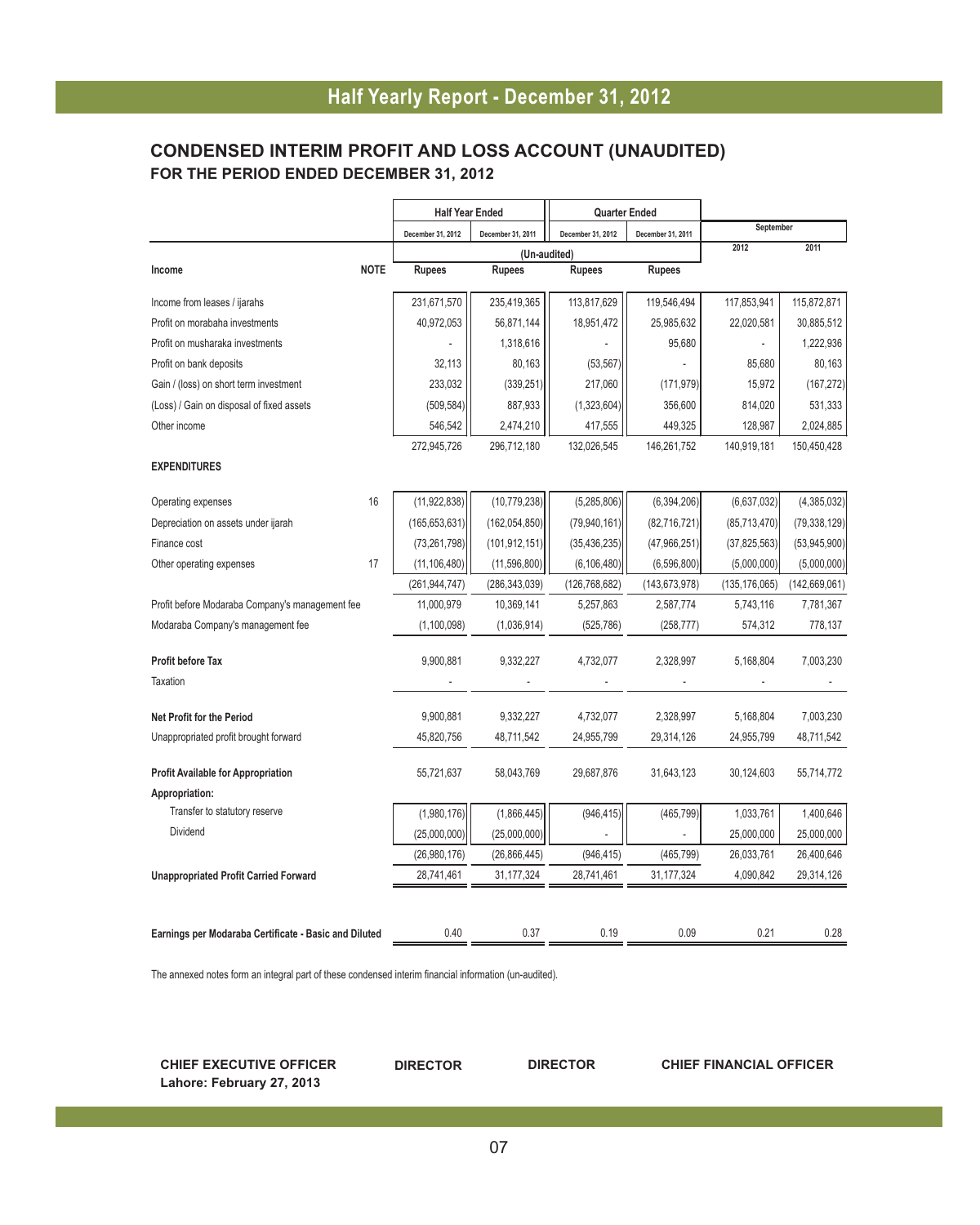## **CONDENSED INTERIM STATEMENT OF COMPREHENSIVE INCOME (UNAUDITED) FOR THE PERIOD ENDED DECEMBER 31, 2012**

|                                                  | <b>Half Year Ended</b> |                   | <b>Quarter Ended</b> |                   |
|--------------------------------------------------|------------------------|-------------------|----------------------|-------------------|
|                                                  | December 31, 2012      | December 31, 2011 | December 31, 2012    | December 31, 2011 |
|                                                  | (Un-audited)           |                   |                      |                   |
|                                                  | <b>Rupees</b>          | <b>Rupees</b>     | <b>Rupees</b>        | <b>Rupees</b>     |
| Net Profit for the Period                        | 9,900,881              | 9.332.227         | 4,732,077            | 2,328,997         |
| Other comprehensive income                       |                        |                   |                      |                   |
| <b>Total Comprehensive Income for the Period</b> | 9,900,881              | 9.332.227         | 4,732,077            | 2.328.997         |

**CHIEF EXECUTIVE OFFICER DIRECTOR DIRECTOR CHIEF FINANCIAL OFFICER Lahore: February 27, 2013**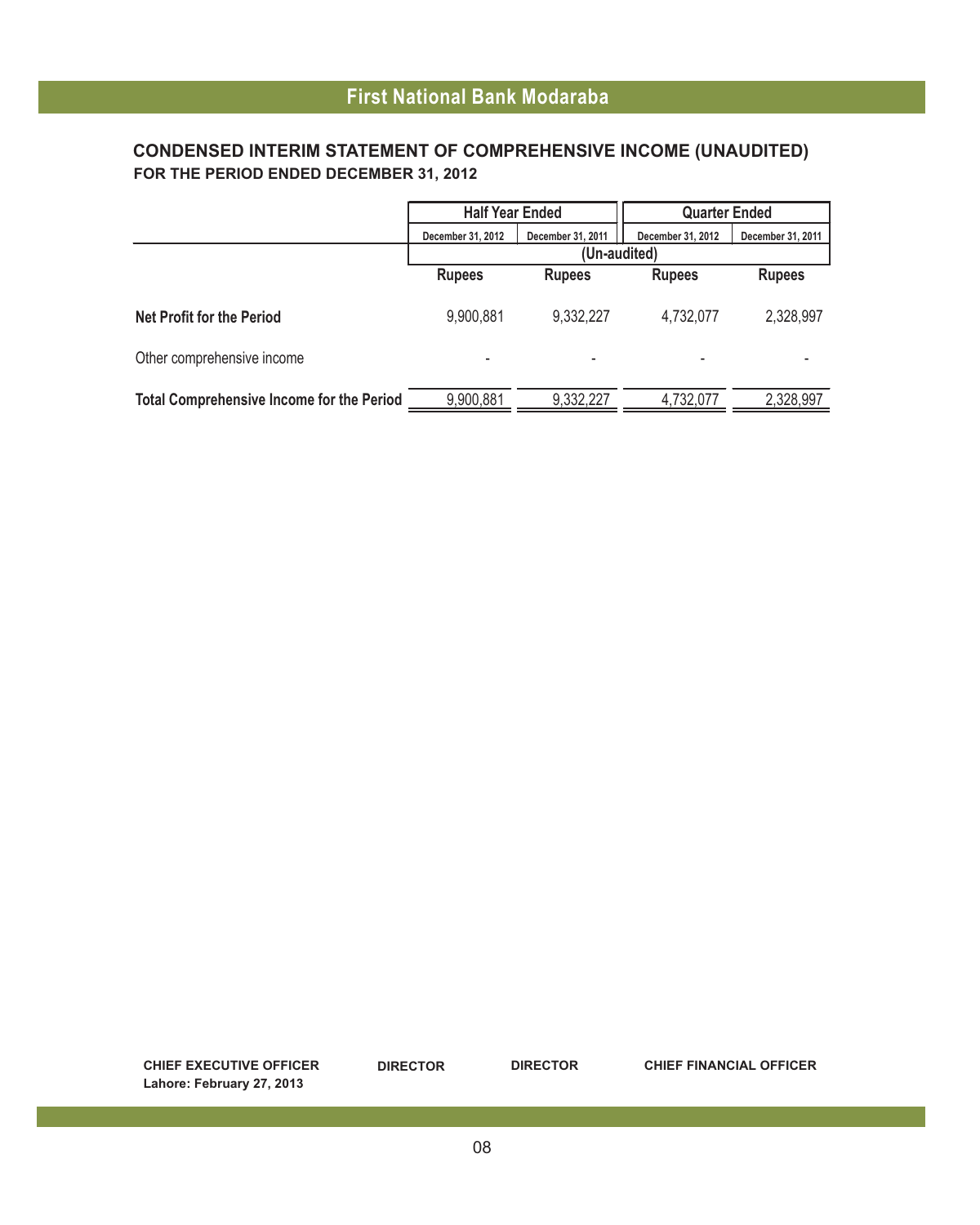### **CONDENSED INTERIM CASH FLOW STATEMENT (UNAUDITED) FOR THE PERIOD ENDED DECEMBER 31, 2012**

|                                                                            |                 |                 | <b>Half Year Ended</b>            | <b>Half Year Ended</b>            |
|----------------------------------------------------------------------------|-----------------|-----------------|-----------------------------------|-----------------------------------|
|                                                                            |                 |                 | December 31, 2012<br>(Un-audited) | December 31, 2011<br>(Un-audited) |
|                                                                            |                 |                 | <b>Rupees</b>                     | <b>Rupees</b>                     |
| <b>CASH FLOWS FROM OPERATING ACTIVITIES</b>                                |                 |                 |                                   |                                   |
| Profit before tax                                                          |                 |                 | 9,900,881                         | 9,332,227                         |
| <b>Adjustments:</b>                                                        |                 |                 |                                   |                                   |
| Depreciation / amortization                                                |                 |                 | 166,008,661                       | 162,416,926                       |
| Allowance for potential morabaha losses                                    |                 |                 | 11,000,000                        | 11,500,000                        |
| (Appreciation) / Diminution in value of investments through profit or loss |                 |                 | (233, 032)                        | 339,251                           |
| Gain on disposal of fixed assets                                           |                 |                 |                                   | (531, 333)                        |
| Gain on termination of ijarah arrangements                                 |                 |                 | 509,584                           | (356, 600)                        |
| Finance cost                                                               |                 |                 | 73,261,798                        | 101,912,151                       |
| Advances written off                                                       |                 |                 |                                   | 3,902                             |
| Profit on bank deposits                                                    |                 |                 | (32, 113)                         | (80, 163)                         |
|                                                                            |                 |                 | 250,514,898                       | 275,204,134                       |
| (Increase) / Decrease in operating assets                                  |                 |                 |                                   |                                   |
| Advances, prepayments and other receivables                                |                 |                 | 13,043,440                        | 72,845,002                        |
| ljarah rentals receivable                                                  |                 |                 | 2,629,286                         | (21,620,743)                      |
| Accrued profit                                                             |                 |                 | 5,063,727                         | 914,762                           |
| Short term morabaha investments - secured                                  |                 |                 | 35,861,652                        | (35, 413, 333)                    |
| Short term musharaka investments - unsecured                               |                 |                 |                                   | 100,000,000                       |
| Net investment in leases / ijarah                                          |                 |                 | 23,063,565                        | 37,009,393                        |
| Long term morabaha finances - secured                                      |                 |                 | (8,452,930)                       | 17,302,850                        |
| Long term sukuk certificate                                                |                 |                 |                                   | 2,000,000                         |
| Long term security deposits from ijarah - net                              |                 |                 | 47,595,410                        | 49,171,393                        |
| Creditors, accrued and other liabilities                                   |                 |                 | 11,656,389                        | (10,698,505)                      |
|                                                                            |                 |                 | 130,460,539                       | 211,510,819                       |
| <b>Cash generated from operations</b>                                      |                 |                 | 390,876,318                       | 496,047,180                       |
| Finance cost paid                                                          |                 |                 | (74, 116, 733)                    | (101, 507, 310)                   |
| Income taxes paid                                                          |                 |                 | (9, 547)                          | 6,875                             |
| Profit received on bank deposits                                           |                 |                 | (117, 829)                        | 194,938                           |
|                                                                            |                 |                 | (74, 244, 109)                    | (101, 305, 497)                   |
| Net cash from operating activities                                         |                 |                 | 316,632,209                       | 394,741,683                       |
| <b>CASH FLOW FROM INVESTING ACTIVITIES</b>                                 |                 |                 |                                   |                                   |
| Purchase of fixed assets under ijarah arrangements                         |                 |                 | (304,090,427)                     | (287, 351, 835)                   |
| Purchase of fixed assets under own use                                     |                 |                 | (326, 424)                        | (995, 160)                        |
| Proceeds from disposal of fixed assets under own use                       |                 |                 |                                   | 670,000                           |
| Proceeds from disposal of ijarah assets                                    |                 |                 | 50,176,659                        | 10,840,601                        |
| Long term loans and deposits                                               |                 |                 | (584, 556)                        | (245, 473)                        |
|                                                                            |                 |                 |                                   |                                   |
| Net cash used in investing activities                                      |                 |                 | (254, 824, 748)                   | (277,081,867)                     |
| <b>CASH FLOW FROM FINANCING ACTIVITIES</b>                                 |                 |                 |                                   |                                   |
| Long term finances - net                                                   |                 |                 | 62,166,670                        | (53, 333, 331)                    |
| Short term certificates of musharaka                                       |                 |                 | 166,275,673                       | (51, 493, 442)                    |
| Long term certificates of musharaka                                        |                 |                 | 9,030,000                         | 26,200,000                        |
| Short term finances                                                        |                 |                 | (276, 663, 987)                   | (17, 101, 983)                    |
| Dividends paid                                                             |                 |                 | (24, 479, 945)                    | (24, 985, 128)                    |
|                                                                            |                 |                 |                                   |                                   |
| Net cash used in financing activities                                      |                 |                 | (63, 671, 589)                    | (120,713,884)                     |
| Net Decrease in cash and cash equivalents                                  |                 |                 | (1,864,128)                       | (3,054,068)                       |
| Cash and cash equivalents at the beginning of the period                   |                 |                 | 17,414,896                        | 8,140,110                         |
| Cash and cash equivalents at the end of the period                         |                 |                 | 15,550,768                        | 5,086,042                         |
|                                                                            |                 |                 |                                   |                                   |
| <b>CHIEF EXECUTIVE OFFICER</b>                                             | <b>DIRECTOR</b> | <b>DIRECTOR</b> |                                   | <b>CHIEF FINANCIAL OFFICER</b>    |

**Lahore: February 27, 2013**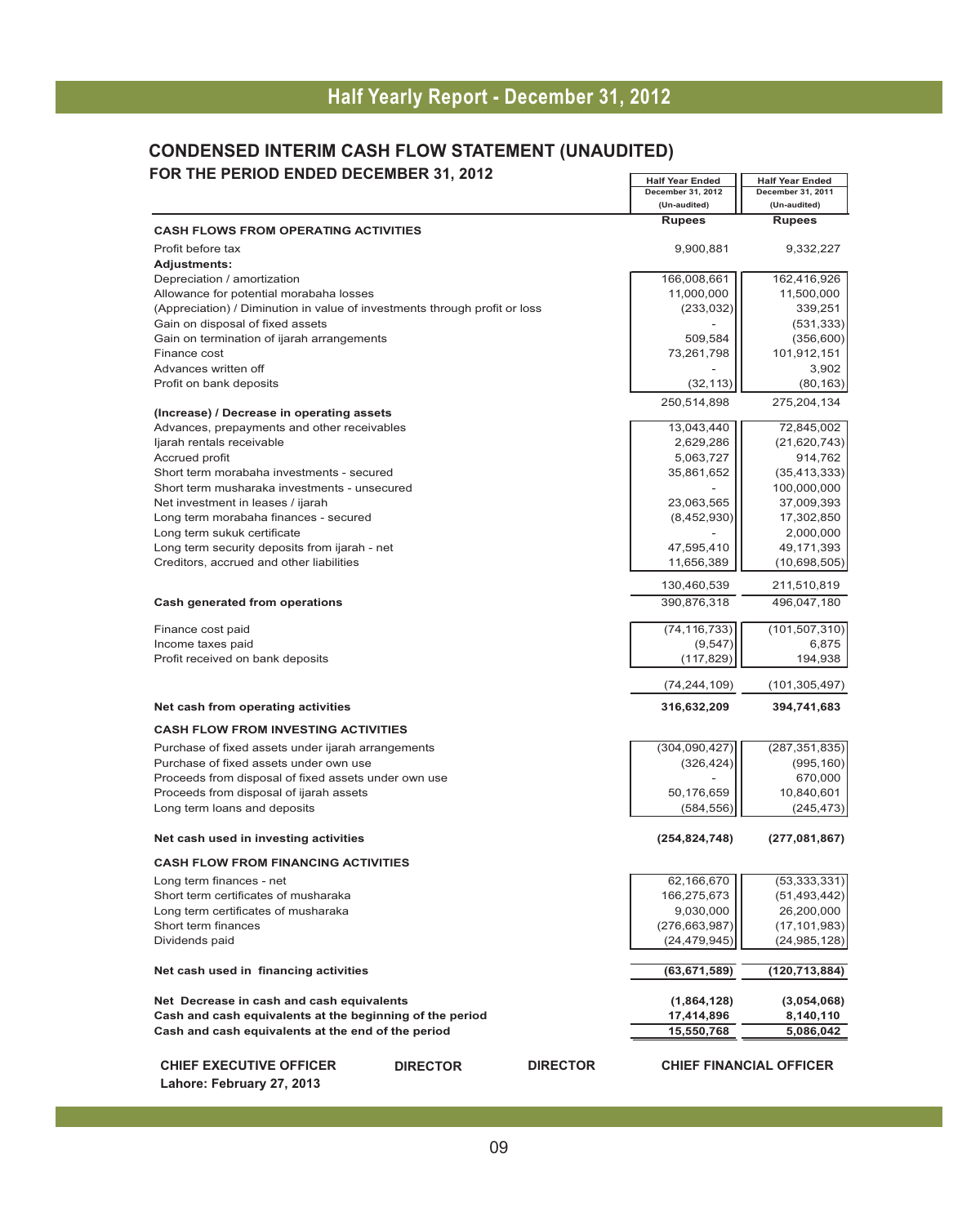## **FFiirrsst t NNaattiioonnaal l BBaannk k MMooddaarraabbaa First National Bank Modaraba**

### **CONDENSED INTERIM STATEMENT OF CHANGES IN EQUITY (UNAUDITED) FOR THE PERIOD ENDED DECEMBER 31, 2012**

| <b>Particulars</b>                                                              | <b>Certificate</b><br>Capital | Statutory<br>reserve | Unappropriated<br>profit | Total reserves | <b>Total Equity</b> |
|---------------------------------------------------------------------------------|-------------------------------|----------------------|--------------------------|----------------|---------------------|
|                                                                                 |                               |                      | <b>Rupees</b>            |                |                     |
| Balance as at June 30, 2011                                                     | 250,000,000                   | 38,427,885           | 48,711,542               | 87,139,427     | 337,139,427         |
| Total comprehensive income for the six months<br>period ended December 31, 2011 |                               |                      | 9,332,227                | 9,332,227      | 9,332,227           |
| Transfer to statutory reserve                                                   |                               | 1,866,445            | (1,866,445)              |                |                     |
| Profit distributed for the year ended<br>June 30, 2011                          |                               |                      | (25,000,000)             | (25,000,000)   | (25,000,000)        |
| Balance as at December 31, 2011                                                 | 250,000,000                   | 40,294,330           | 31,177,324               | 71,471,654     | 321,471,654         |
| Balance as at June 30, 2012                                                     | 250,000,000                   | 43,955,189           | 45,820,756               | 89,775,945     | 339,775,945         |
| Total comprehensive income for the six months<br>period ended December 31, 2012 |                               |                      | 9,900,881                | 9,900,881      | 9,900,881           |
| Transfer to statutory reserve                                                   |                               | 1,980,176            | (1,980,176)              |                |                     |
| Profit distributed for the year ended<br>June 30, 2012                          |                               |                      | (25,000,000)             | (25,000,000)   | (25,000,000)        |
| Balance as at December 31, 2012                                                 | 250,000,000                   | 45,935,365           | 28,741,461               | 74,676,826     | 324,676,826         |

| <b>CHIEF EXECUTIVE OFFICER</b> | <b>DIRECTOR</b> |
|--------------------------------|-----------------|
| Lahore: February 27, 2013      |                 |

**CHIEF EXECUTIVE OFFICER DIRECTOR DIRECTOR CHIEF FINANCIAL OFFICER**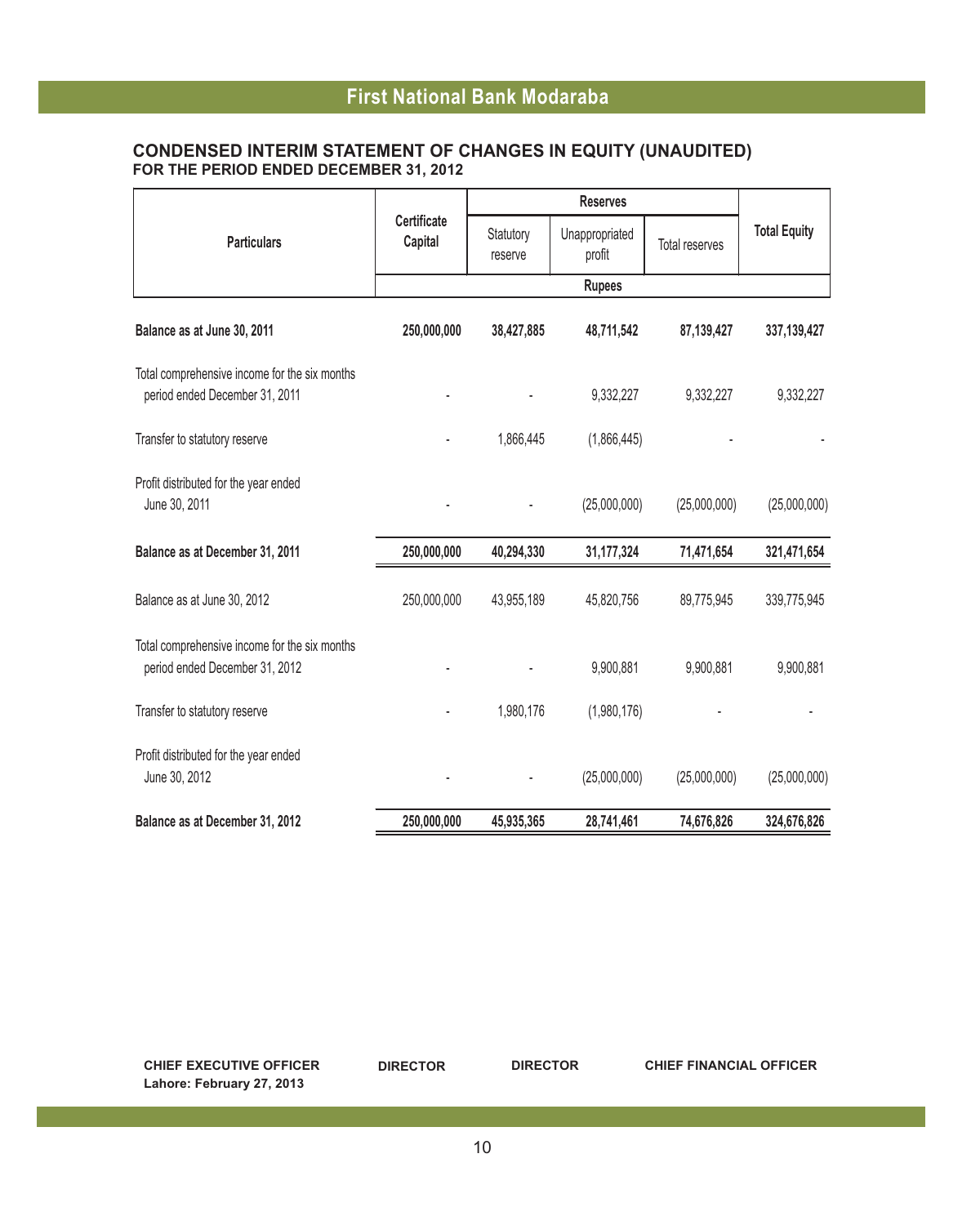#### **SELECTED EXPLANATORY NOTES TO AND FORMING PART OF THE INTERIM FINANCIAL INFORMATION FOR THE PERIOD ENDED DECEMBER 31, 2012**

#### Note 1 **General Information**

First National Bank Modaraba ("the Modaraba") is a multi purpose, perpetual and multi dimensional Modaraba formed under the Modaraba Companies and Modaraba (Floatation and Control) Ordinance, 1980 and rules framed thereunder. The Modaraba is managed by National Bank Modaraba Management Company Limited (a wholly owned subsidiary of National Bank of Pakistan), incorporated in Pakistan under the Companies Ordinance, 1984 and registered with Registrar of Modaraba Companies. The registered office of the Modaraba is situated at 5th Floor, National Bank of Pakistan, Regional Headquarters Building, 26 - Mc Lagon Road, Lahore. The Modaraba is listed on Karachi and Lahore stock exchanges. The Modaraba commenced its business operations on December 04, 2003.

#### Note 2 **Basis of Preparation**

- **2.1** This condensed interim financial information has been prepared in accordance with the directives issued by the Securities & Exchange Commission of Pakistan (SECP) and is in compliance with the International Accounting Standard - 34 (Interim Financial Reporting) and being submitted to certificate holders as required by Section 245 of the Companies Ordinance, 1984.
- **2.2** This financial information should be read in conjunction with annual audited financial statements for the year ended June 30, 2012. Comparative balance sheet is extracted from annual audited financial statements for the year ended June 30, 2012; whereas, comparative profit and loss account, statement of changes in equity and cash flows statement are stated from unaudited interim financial information for the half year ended on December 31, 2011.
- **2.3** This financial information has been prepared under the historical cost convention, except for short term investments that are measured at fair value in accordance with the requirements of International Accounting Standard - 39 (Financial Instruments: Recognition and Measurement).
- **2.4** This condensed interim financial information is unaudited. However, a limited scope review of this interim financial information has been performed by the external auditors of the Modaraba in accordance with the Clause (xxi) of the Code of Corporate Governance and they have issued their review report thereon.
- **2.5** This condensed interim financial information is presented in Pak Rupees, which is the Modaraba's functional and presentational currency. All the figures have been rounded off to the nearest Pak Rupees unless stated otherwise.

#### Note 3 **Accounting Policies**

The accounting policies adopted for the preparation of this condensed interim financial information is consistent with those applied in the preparation of published financial statements of Modaraba for the year ended June 30, 2012

#### Note 4 **Taxation**

Under the current tax law, the income of non-trading modarabas is exempt from tax provided that they distribute ninety (90) percent of their profits as cash dividend to the certificate holders out of current period's total profit after appropriating statutory reserves. Where such profits are not distributed, provision for tax is made on taxable income at the current tax rates applicable to Modaraba after taking into account the available tax exemptions and tax credits, if any. The Modaraba intends to continue availing the tax exemption and hence no provision has been made in condensed interim financial information of the tax liability for six months ended December 31, 2012.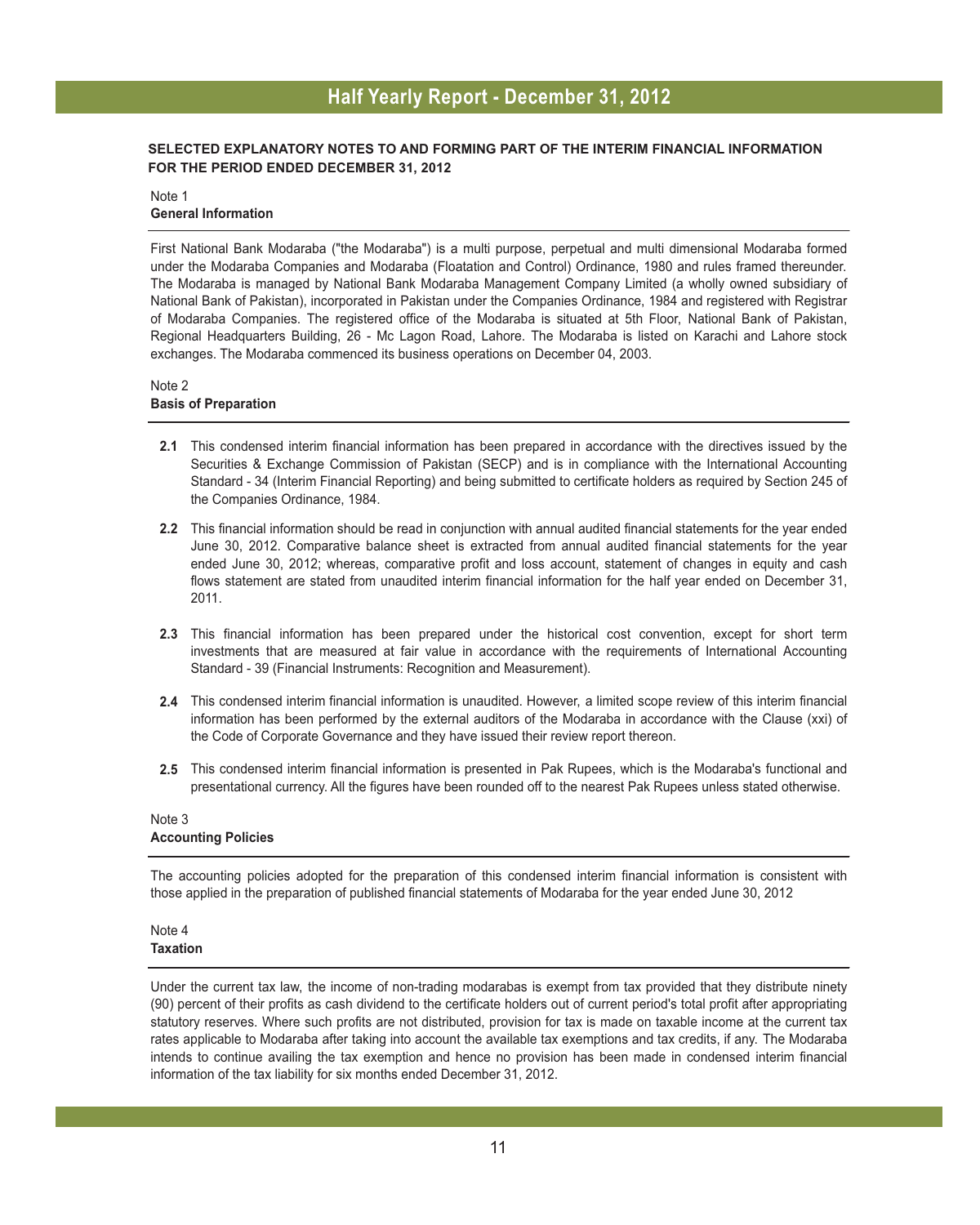| Note 5<br><b>Short Term Investment</b> | (Un-audited)<br>December 31. | (Audited)<br><b>June 30.</b> |
|----------------------------------------|------------------------------|------------------------------|
|                                        | 2012<br><b>Rupees</b>        | 2012<br><b>Rupees</b>        |
| At fair value through profit or loss   | 1.967.056                    | 1.734.024                    |

**5.1** This represents 39,826 (June 30, 2012: 39,826) fully paid ordinary shares of National Bank of Pakistan.

| Note 6<br><b>Short Term Morabaha Investments</b> | (Un-audited)<br>December 31.<br>2012 | (Audited)<br>June 30,<br>2012 |
|--------------------------------------------------|--------------------------------------|-------------------------------|
|                                                  | Rupees                               | <b>Rupees</b>                 |
| Short term morabaha investments (Secured)        | 658.022.975                          | 693.884.627                   |
| Unearned morabaha income                         | 7.628.760                            | 27.401.767                    |
|                                                  | 665,651,735                          | 721,286,394                   |
| Less: Allowance for potential morabaha losses    | (25, 613, 600)                       | (25, 363, 636)                |
|                                                  | 640.038.135                          | 695.922.758                   |

**6.1** These represent investments under morabaha arrangements on deferred payment basis at specified profit margins. These investments carry profit at the rate of 11.35% to 13.45% (June 30, 2012: 13.14% to 16.76%) per annum and are secured against charge over fixed and current assets, personal guarantees of directors of customer companies, demand promissory notes and post dated cheques varying from case to case basis.

| Note 7                                                   | (Un-audited)    | (Audited)       |
|----------------------------------------------------------|-----------------|-----------------|
| Net Investment in Ijarah                                 | December 31,    | <b>June 30,</b> |
|                                                          | 2012            | 2012            |
|                                                          | <b>Rupees</b>   | <b>Rupees</b>   |
| Minimum ijarah rentals receivable                        | 110,555,006     | 126,965,822     |
| Residual value of ijarah assets                          | 6,673,199       | 21,259,971      |
| Gross investment in ijarah (secured)                     | 117.228.205     | 148,225,793     |
| Less: Unearned finance income                            | (25, 474, 990)  | (33, 409, 013)  |
| Net investment in lease ijarah finance                   | 91,753,215      | 114,816,780     |
| Less: Allowance for potential ijarah losses              | (4,920,743)     | (4,920,743)     |
| Less: Current portion of net investment in ijarah        | (34, 679, 744)  | (35, 156, 314)  |
|                                                          | 52,152,728      | 74,739,723      |
| Note 8                                                   | (Un-audited)    | (Audited)       |
| <b>Fixed Assets Under Ijara Arrangements</b>             | December 31,    | <b>June 30,</b> |
|                                                          | 2012            | 2012            |
|                                                          | <b>Rupees</b>   | <b>Rupees</b>   |
| Written down value at the beginning of the period / year | 891,244,292     | 725,840,696     |
| Additions at cost                                        | 304,090,427     | 565,681,090     |
| Less: Written down value of assets disposed off          | (50, 686, 243)  | (51, 895, 653)  |
|                                                          | 1,144,648,476   | 1,239,626,133   |
| Less: Depreciation charged during the period / year      | (165, 653, 631) | (348, 381, 841) |
|                                                          | 978.994.845     | 891,244,292     |
| Note 9                                                   | (Un-audited)    | (Audited)       |
| <b>Fixed Assets - Tangible</b>                           | December 31,    | <b>June 30,</b> |
|                                                          | 2012            | 2012            |
|                                                          | <b>Rupees</b>   | <b>Rupees</b>   |
| Written down value at the beginning of the period / year | 1,662,582       | 1,416,498       |
| Additions at cost                                        | 326,424         | 1,059,545       |
| Less: Written down value of vehicles disposed off        |                 | (138, 667)      |
|                                                          | 1,989,006       | 2,337,376       |
| Less: Depreciation charged during the period / year      | (355,030)       | (674, 794)      |
|                                                          | 1,633,976       | 1,662,582       |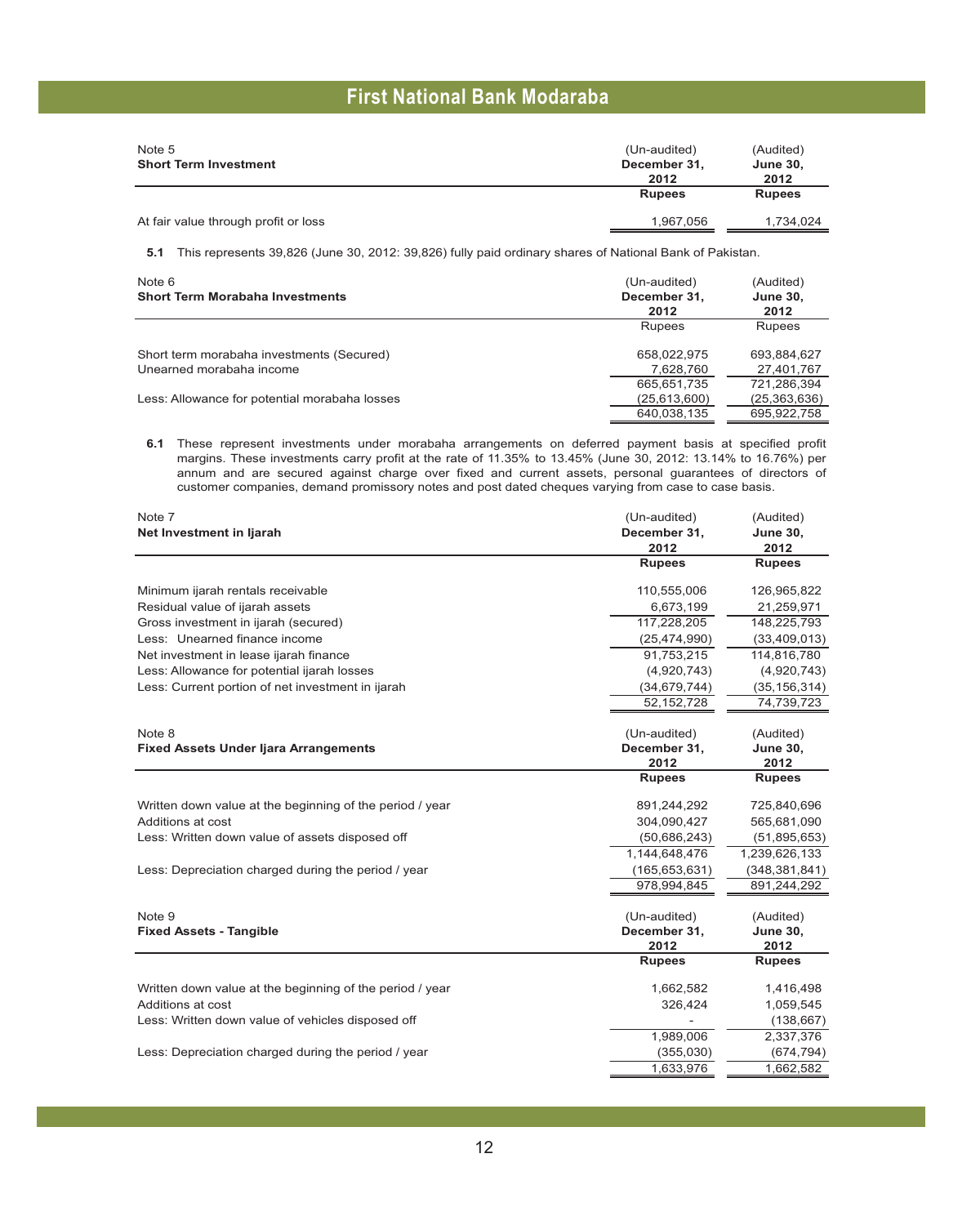| Note 10<br><b>Short Term Finance - Secured</b> | (Un-audited)<br>December 31.<br>2012 | (Audited)<br><b>June 30,</b><br>2012 |
|------------------------------------------------|--------------------------------------|--------------------------------------|
| Finance under musharaka arrangements           | Rupees                               | <b>Rupees</b>                        |
| National Bank of Pakistan (NBP)                | 49,875,896                           | 159,911,763                          |
| Finance under morabaha arrangements            |                                      |                                      |
| Other financial institutions                   | 308,357,816<br>358,233,712           | 474,985,936<br>634.897.699           |

**10.1** The aggregate unavailed short term borrowing facilities amount to Rs. 704 million (2012: Rs. 435.10 million). These combined facilities of Rs. 1,070 million (June 30, 2012: Rs. 1,070 million) obtained from various financial institutions that are payable within one year and carry profit at the rate of one to six months KIBOR plus 0.75% to 3.00% (June 30, 2012: one to six months KIBOR plus 0.75% to 3.00%) per annum. These facilities are secured against first pari passu charge on all the present and future receivables of the Modaraba; joint pari passu charge over all leased assets; present and future current and non-current assets of the Modaraba and first pari passu hypothecation charge over present and future current assets of the Modaraba.

#### Note 11 **Short Term Certificates of Musharaka - Unsecured**

These represents Certificates of Musharaka (COMs) through private placements. COMs have different denominations and are repayable within twelve months. The estimated share of profit on these COMs ranges from 9.00% to 11.75% (June 30, 2012: ranges from 11% to 13.15%) per annum.

| Note 12<br>Long Term Certificates of Musharaka - Unsecured | (Un-audited)<br>December 31.<br>2012 | (Audited)<br><b>June 30.</b><br>2012 |
|------------------------------------------------------------|--------------------------------------|--------------------------------------|
|                                                            | <b>Rupees</b>                        | <b>Rupees</b>                        |
| Certificates of Musharakah                                 | 151.668.077                          | 142.638.077                          |
| Less: Current portion                                      | (32,500,000)                         | (28,800,000)                         |
|                                                            | 119,168,077                          | 113,838,077                          |

**12.1** This represents Certificate of Musharaka (COM) through private placement. COMs have different denominations and are repayable within twelve months. The estimated share of profit on COM ranges from 9.07% to 12.75% (June 30, 2012 ranges from 11.15% to 13.45%) per annum.

| Note 13<br>Long Term Finance - Secured                                  | (Un-audited)<br>December 31,<br>2012 | (Audited)<br><b>June 30,</b><br>2012 |
|-------------------------------------------------------------------------|--------------------------------------|--------------------------------------|
|                                                                         | <b>Rupees</b>                        | <b>Rupees</b>                        |
| Finance under musharaka arrangements - From National Bank of Pakistan   | 347,166,651                          | 214,166,651                          |
| Finance under morabaha arrangements - From other financial institutions | 141.666.674                          | 212.500.004                          |
|                                                                         | 488.833.325                          | 426.666.655                          |
| Less: Current portion                                                   | (266,666,666)                        | (244,999,996)                        |
|                                                                         | 222,166,659                          | 181,666,659                          |
|                                                                         |                                      |                                      |
| Note 14                                                                 | (Un-audited)                         | (Audited)                            |
| <b>Certificate Capital</b>                                              | December 31,                         | <b>June 30,</b>                      |
|                                                                         | 2012                                 | 2012                                 |
|                                                                         | <b>Rupees</b>                        | <b>Rupees</b>                        |
| 60,000,000 (June 30, 2012: 60,000,000) authorized                       |                                      |                                      |
| Modaraba certificates of Rs. 10 each                                    | 600,000,000                          | 600,000,000                          |
|                                                                         |                                      |                                      |
| 25,000,000 (June 30, 2012: 25,000,000) issued, subscribed and paid up   |                                      |                                      |
| Modaraba certificates of Rs. 10 each                                    | 250,000,000                          | 250,000,000                          |

**14.1** 7,500,000 (June 30, 2012: 7,500,000) certificates are held by National Bank Modaraba Management Company Limited, a related party.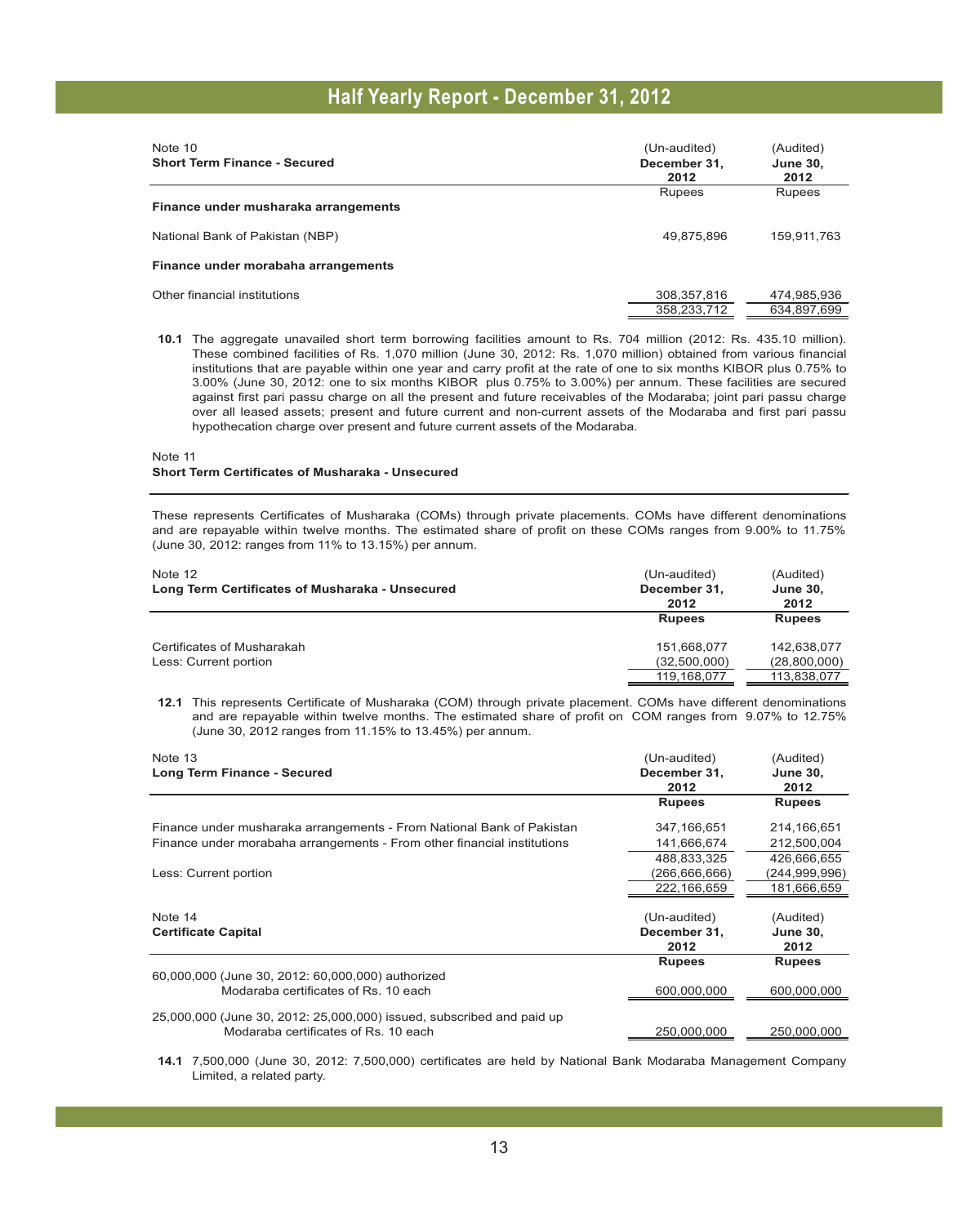| Note 15                                                    | (Un-audited)  | (Audited)               |
|------------------------------------------------------------|---------------|-------------------------|
| <b>Contingencies and Commitments</b>                       | December 31,  | <b>June 30,</b><br>2012 |
|                                                            | 2012          |                         |
|                                                            | <b>Rupees</b> | <b>Rupees</b>           |
| There were no known contingencies as at December 31, 2012. |               |                         |
| Commitments - facilities approved but not disbursed        | 42.758.000    | 82.711.000              |

| Note 16                                 |               | Half year ended - Unaudited |               | Quarter ended - Unaudited |  |
|-----------------------------------------|---------------|-----------------------------|---------------|---------------------------|--|
| <b>Operating Expenses</b>               | December 31,  | December 31,                | December 31,  | December 31,              |  |
|                                         | 2012          | 2011                        | 2012          | 2011                      |  |
|                                         | <b>Rupees</b> | <b>Rupees</b>               | <b>Rupees</b> | <b>Rupees</b>             |  |
| Salaries, allowances and benefits       | 9,828,835     | 8,480,846                   | 4,058,187     | 4,994,814                 |  |
| Communication expenses                  | 146,138       | 132,396                     | 89,358        | 62,509                    |  |
| Travelling and conveyance               | 192,268       | 207,632                     | 120,104       | 199,987                   |  |
| Vehicle running expenses                | 159,851       | 168,961                     | 46,442        | 64,083                    |  |
| Postage and stamps                      | 36,499        | 41,460                      | 29,925        | 28,051                    |  |
| Advertisement                           | 66,780        | 53,380                      | 66,780        | 48,780                    |  |
| Legal and professional charges          | 238,858       | 210,532                     | 162,609       | 77,887                    |  |
| Fees and subscription                   | 2,755         | 301,162                     | 2,755         | 138,662                   |  |
| Repairs and maintenance                 | 327,041       | 161,921                     | 106,299       | 71,248                    |  |
| Insurance                               | 73,581        | 297,903                     | 27,789        | 258,491                   |  |
| Stationery, printing and other expenses | 279,106       | 246,547                     | 260,950       | 190,755                   |  |
| Depreciation / amortization             | 355,030       | 362,076                     | 205,272       | 199,707                   |  |
| Entertainment                           | 106,740       | 83,227                      | 55,670        | 32,385                    |  |
| Other sundry expenses                   | 109,356       | 31,195                      | 53,666        | 26,847                    |  |
|                                         | 11,922,838    | 10,779,238                  | 5,285,806     | 6,394,206                 |  |

| Note 17                                               | Half year ended - Unaudited |               | Quarter ended - Unaudited |               |
|-------------------------------------------------------|-----------------------------|---------------|---------------------------|---------------|
| <b>Other Operating Expenses</b>                       | December 31.                | December 31.  | December 31.              | December 31,  |
|                                                       | 2012                        | 2011          | 2012                      | 2011          |
|                                                       | <b>Rupees</b>               | <b>Rupees</b> | <b>Rupees</b>             | <b>Rupees</b> |
| Allowance for potential loss in ijarah and short term |                             |               |                           |               |
| murabaha investments                                  | 11,000,000                  | 11,500,000    | 6,000,000                 | 6,500,000     |
| Auditors' remuneration                                | 106.480                     | 96,800        | 106.480                   | 96.800        |
|                                                       | 11,106,480                  | 11.596.800    | 6,106,480                 | 6.596.800     |
|                                                       |                             |               |                           |               |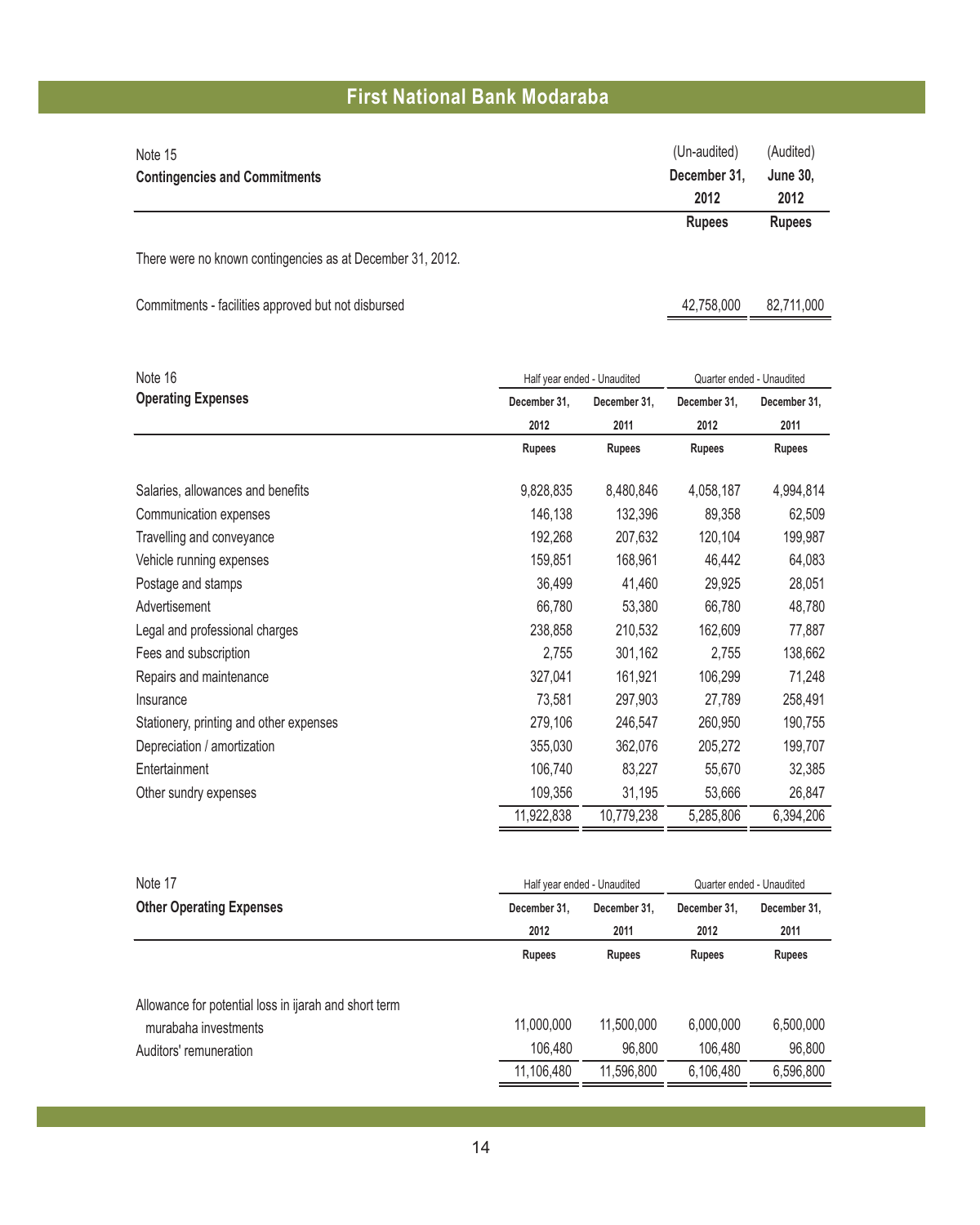#### Note 18

#### **Balances and Transactions with Related Parties**

**18.1** 10% Modaraba management fee has been recorded as payable to National Bank Modaraba Management Company Limited under Section 18 of the Modaraba Companies and Modaraba (Floatation and Control) Ordinance, 1980.

(Un-audited) (Un-audited)

**18.2** Details of transactions with related parties and balances outstanding with them at the period end are as follows:

|                                                                |                                                                                            |                              | (Ull-auditor) | $ U $ -auu $ U $ |  |
|----------------------------------------------------------------|--------------------------------------------------------------------------------------------|------------------------------|---------------|------------------|--|
|                                                                |                                                                                            |                              | December 31.  | December 31.     |  |
| Balance outstanding at the period end:                         |                                                                                            |                              | 2012          | 2011             |  |
|                                                                |                                                                                            |                              | <b>Rupees</b> | <b>Rupees</b>    |  |
|                                                                | NIDA with National Bank of Pakistan (running balance)                                      |                              | 14,204,834    | 3,773,891        |  |
|                                                                | Finances under musharaka arrangement form National Bank of Pakistan                        |                              | 397.042.547   | 387, 195, 529    |  |
|                                                                | Net investments in lease / ijarah finance to National Bank of Pakistan                     |                              | 31.356.585    | 76,860,003       |  |
| Current accounts with National Bank of Pakistan                |                                                                                            |                              | 1.101.627     | 832,728          |  |
|                                                                | Payable to National Bank Modaraba Management Company Limited                               |                              | 1,448,822     | 1,036,914        |  |
| Transactions during the period                                 |                                                                                            |                              |               |                  |  |
| <b>Related party</b>                                           | Relationship                                                                               | <b>Nature of Transaction</b> |               |                  |  |
|                                                                | National Bank of Pakistan Management company's holding company                             | Musharaka obtained - net     | 190,000,000   |                  |  |
|                                                                | National Bank of Pakistan Management company's holding company                             | Musharaka repaid - net       | 167,035,867   | 149,488,785      |  |
|                                                                | National Bank of Pakistan Management company's holding company                             | ljarah distributed           |               | 1,875,000        |  |
|                                                                | National Bank of Pakistan Management company's holding company                             | ljarah repaid                | 21,935,864    | 22,474,483       |  |
|                                                                | National Bank of Pakistan Management company's holding company                             | Profit on NIDA account       | 273.001       | 74.044           |  |
| Profit / expense during the period                             |                                                                                            |                              |               |                  |  |
| National Bank Modaraba<br><b>Management Company</b><br>Limited | Management company                                                                         | Management fee               | 1.100.098     | 1,036,914        |  |
|                                                                | National Bank of Pakistan Management company's holding company Profit on finances obtained |                              | 18.431.766    | 34,325,475       |  |
|                                                                | National Bank of Pakistan Management company's holding company Profit on Ijarah facility   |                              | 3,605,785     | 7,302,184        |  |

Transactions with related parties are carried out at arm's length in the normal course of business. The method used for computation of consideration is comparable uncontrolled price method except for the Modaraba company's management fee as mentioned above.

#### **Note 19 Date of Authorization for Issue**

This condensed interim financial information (un-audited) has been approved by the Board of Directors of National Bank Modaraba Management Company Limited and authorized for issue on February 27, 2013.

#### **Note 20 General**

No significant re-arrangements have been made in comparative condensed interim financial information (un-audited).

| <b>CHIEF EXECUTIVE OFFICER</b> | <b>DIRECTOR</b> | <b>DIRECTOR</b> | <b>CHIEF FINANCIAL OFFICER</b> |
|--------------------------------|-----------------|-----------------|--------------------------------|
| Lahore: February 27, 2013      |                 |                 |                                |